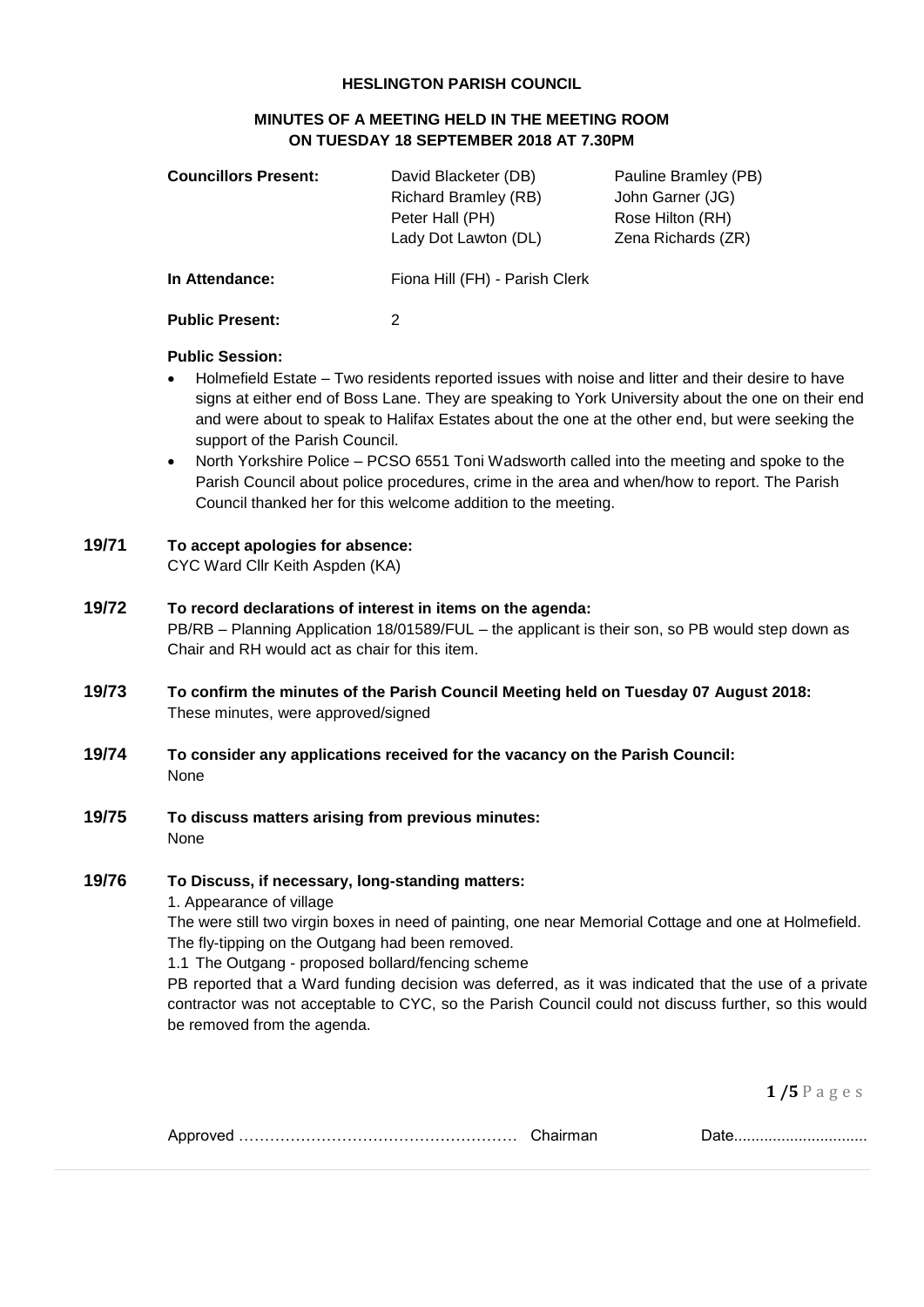1.2 Dog fouling issues

The Lengthsman had reported that Tally Alley was particularly bad. It would be mentioned in the newsletter and FH would write to CYC to ask for the signage to be refreshed/replaced at either end.

2. Highway Matters

PB had requested to KA that the slow signs be refreshed on Common Lane/Long Lane. Cllrs should report any issues of buses double parking on Field Lane.

2.1 Improved signage toward play area – NTR, FH was asked to request an update from KA

2.2 Sunken Road – Church Lane/Field Lane - NTR, FH was asked to request an update from KA

2.3 Collapsed Man Hole – Main Street - NTR, FH was asked to request an update from KA

2.4 University Road – PB would raise safety issues at the Good Neighbours meeting.

3. City of York Council

3.1 Local Plan – NTR, FH was asked to request an update from KA

3.2 Article 4 (2) Direction – Nick Allen had emailed this evening, but the Parish Council had not had time to read it, so this was deferred until the next meeting.

3.3 CYC Community Governance Review – NTR, FH was asked to request an update from KA

3.4 Parking Bays (12 hour parking bay on Main Street West) - NTR, FH was asked to request an update from KA

3.5 Encroachment onto footpath on 23/25 Main Street - NTR, FH was asked to request an update from KA

3.6 Footpath on University Road – obstructed by root growth - NTR, FH was asked to request an update from KA

4. University of York

PB would ask the Good Neighbours meeting about the Universities Charge Subsidy Policy, with regard to the recent bus fare increase.

4.1 Antisocial Behaviour – NTR

4.2 Signage -

The sign on 5 Main Street had been removed, but the sign opposite Home Farm has still there, so PB would raise this issue at the Good Neighbours meeting.

5. Neighbourhood Planning – DB gave an update on behalf of the Working Group. The Parish Council unanimously approved the pre-submission draft, subject to all amendments and feedback from Cllrs, proposed: DB, seconded PH.

6. Communication: Website - up to date with information provided. Broadband – FH was asked to write to CYC Chief Executive confirming support for the provision of rural broadband. DB suggested copying our letter to CYC to other local organisations promoting digital connection for York. RH to compile a list of contacts to receive the letter from FH. Newsletter – The Parish Council thanked PH for drafting the latest addition, which was approved, so it would be forwarded to FH, so printing could be arranged. Induction Pack – The September 2018 version was approved, subject to updates as discussed and in future would be reviewed annually at the APCM, proposed: DB, seconded: DL, unanimous. It was agreed that it would go on the website.

#### **19/77 To receive any matters raised by members of public:**

None

### **19/78 To report and make relevant recommendations on new planning applications:**

Letter A: We support the application

Letter B: We have no objections

Letter C: We do not object but wish to make comments or seek safeguards as set out overleaf Letter D: We object on the planning grounds set out overleaf

1. 18/01596/LBC Little Hall, Main

The Parish Council has **No Objections** to this application (Unanimous)

|  |  | <u>Dalv</u> |
|--|--|-------------|
|--|--|-------------|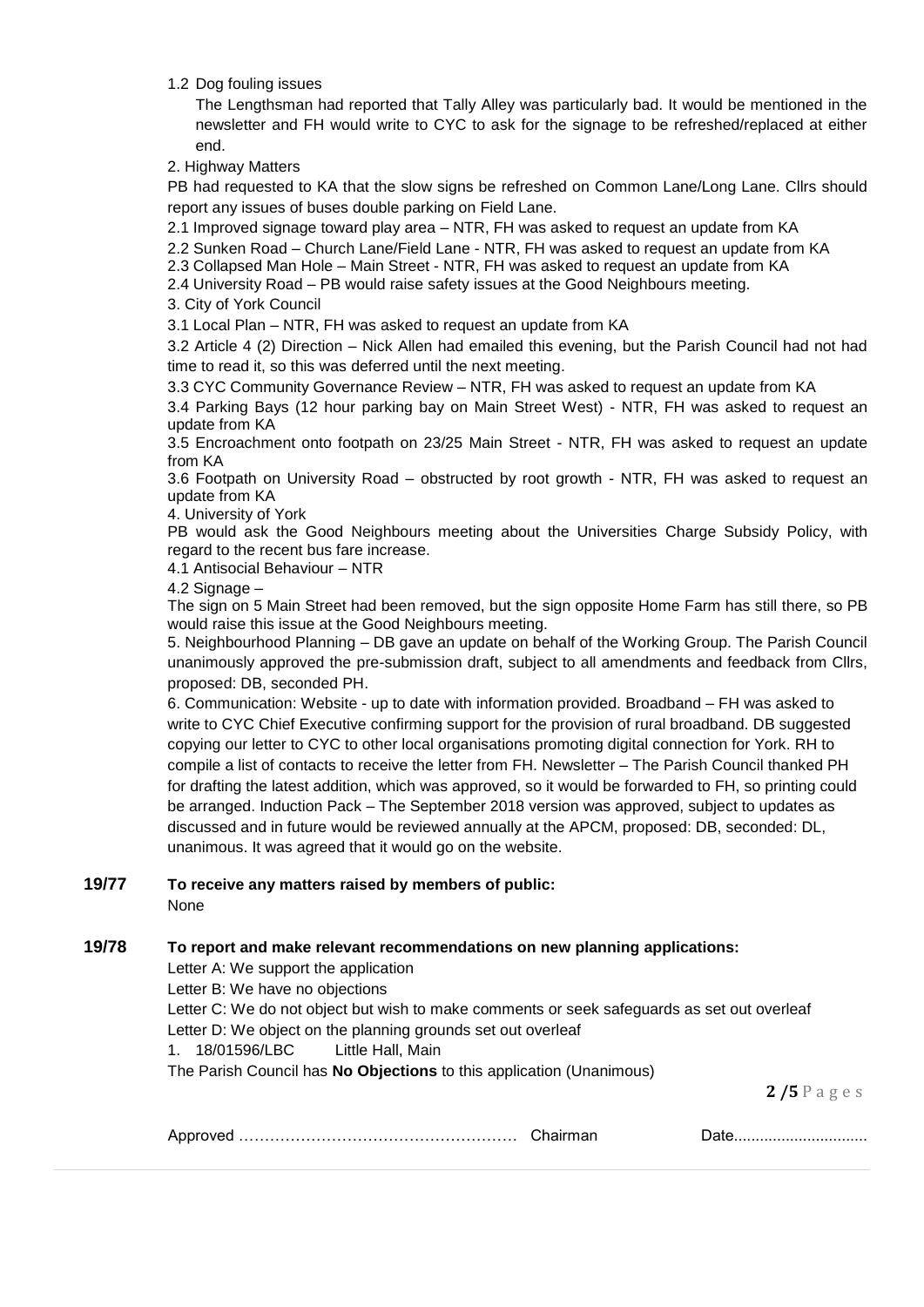2. 18/01598/FUL The Willows, Long Lane

## The Parish Council has **No Objections** to this application (Unanimous)

- 3. 18/00075/FUL Fulford Golf Club. Heslington Lane
- The Parish Council has **No Objections** to this application (Unanimous)

4. 18/02030/TCA Charles X11 Inn

- The Parish Council **Objects** to this application for the reason as follows:
- Why is this extreme work even necessary?!
- There should be only minor pruning to clear the fence
- Excessive work could reduce an Invaluable "noise cushion" to neighbours
- Any work should be done at the correct time
- All works should be subject to the approval of the City of York Tree Officer and Conservation Officer, who should visit the site to understand the dynamics of the area.
- 5. 18/01713/ADV Unit 8 Kimberlow Hill Retail Park

The Parish Council has **No Objections** to this application, subject to lighting been turned off outside opening hours. (Unanimous)

## **19/79 To report planning decisions by City of York Council**

| 1. | 18/01188/ADV | Unit 1 Kimberlow Hill Retail Park               | Approved      |
|----|--------------|-------------------------------------------------|---------------|
| 2. | 18/00717/FUL | OS Fields 3961 and 5065 West of Holmefield Lane | Approved.     |
| 3. | 18/01471/FUL | Pool Bridge Farm, Wheldrake Lane, Crockey Hill  | Approved      |
| 4. | 18/01497/ADV | Unit 9 Kimberlow Hill Retail Park               | Approved      |
| 5. | 18/01652/TCA | 22 Main Street                                  | No Objections |
| 6. | 18/01722/TCA | University of York                              | Consented     |
| 7. | 18/01794/TCA | 24 Peel Close                                   | Consented     |
|    |              |                                                 |               |

# **19/80 To receive reports from representatives of following outside bodies:**

- 1. Ward Councillors NTR
- 2. North Yorkshire Police See Public Session
- 3. Heslington East Community Forums NTR
- 4. Good Neighbours Forum PB/PH will attend tomorrow's meeting
- 5. Ouse and Derwent Drainage Board NTR

6. Sports Field – The committee admitted forgetting to inform away teams not to park in the Outgang. Ward funding had been received, but more was required, so Halifax Estates and York University would be approached.

7. York Environment Forum – There had been a meeting, but there was nothing relevant to the

# parish.

8. Alms Houses – NTR

9. The Meeting Room – DL reported that the main floor would be done, hopefully in half term and had received Ward Funding £500.00. There was a meeting tomorrow. WIFI in the Meeting Room would be discussed in the next Parish Council meeting. The boiler had recently been serviced. Once again a tag has been removed from the extinguisher in the lobby. There is a call out charge for replacement and it was agreed that we would wait until the next service in January.

10. Fulford & Heslington Ward – PB gave a summary of the meeting on 12Sep18, which she attended with DB.

## **19/81 To receive any new correspondence received by the council:**

1. Government Shale Gas Exploration and Production Planning Consultations

|  |  | 100 |
|--|--|-----|
|--|--|-----|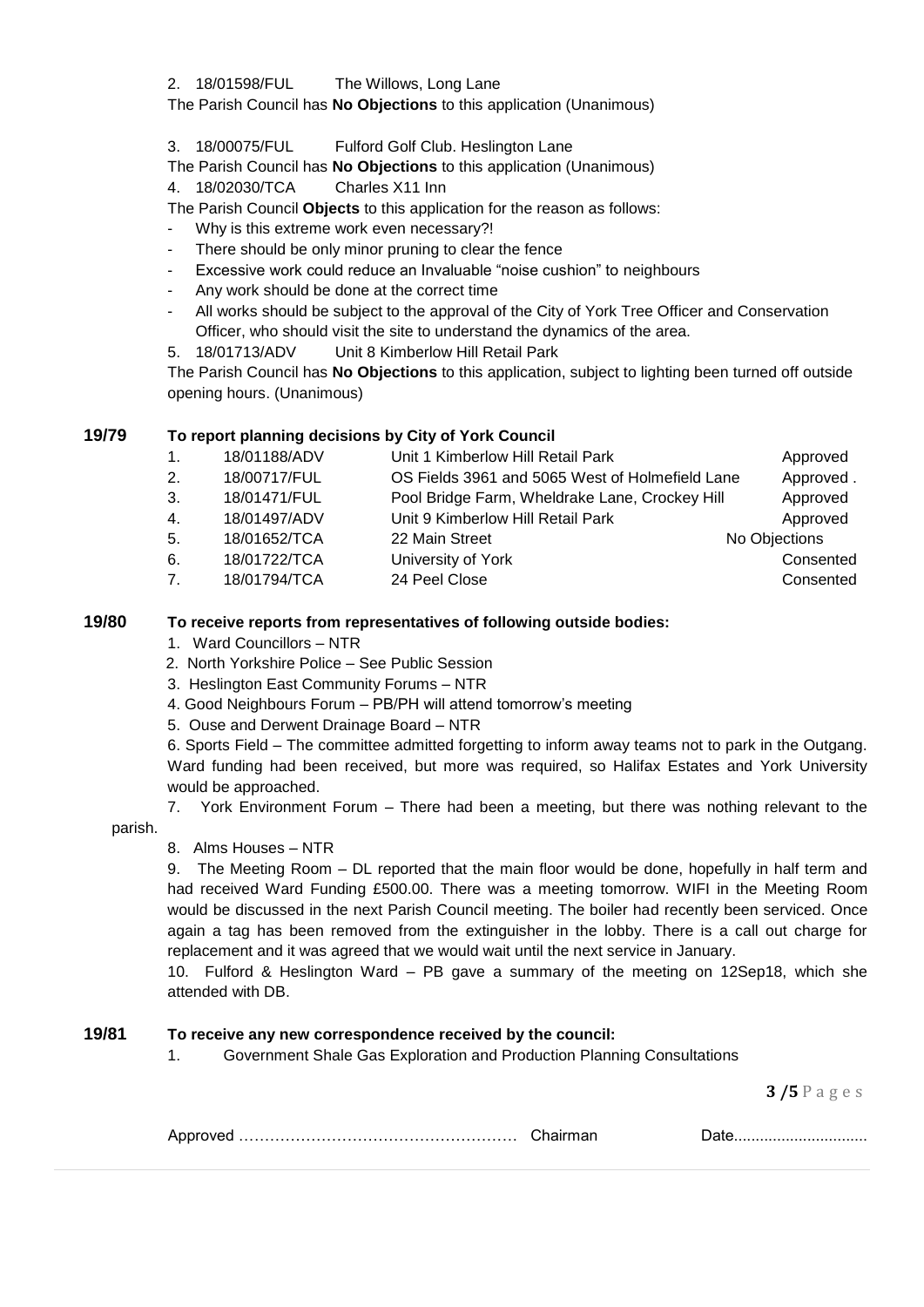The Parish Council asked **FH** to complete the consultation against the proposal to allow Permitted Development.

### 2 Bequest of village bench

The Parish Council received a request for a bench and this was discussed a length. **FH** was asked to Respond as follows – "The Parish Council accept in principle, subject to being involved with the process of deciding the location, design, inscription etc. A full costing including the installation of a paved base along with a site visit would be required.

3 Holmefield Properties

The Parish Council support, in principle, a sign, which is sympathetic to the Conservation Area, subject to been consulted about the size, material, location etc.

4. Concerns re building works at Lord Deramores Primary School

The Parish Council felt that this was subject to planning and no further action could be taken.

### **19/82 To receive matters raised by members:**

PH queried why there were no cycle-racks in the parish and the Parish Council agreed it would be an asset to have some. FH was asked write to CYC as follows – "Residents have expressed interest in cycle racks and the Parish Council are uncertain where to locate them, so would be grateful to meet with someone to explore the options".

## **19/83 To discuss matters raised by Parish Clerk/Responsible Financial Officer:**

1. Bookkeeping records for year ending 31 Mar 18 to date

FH circulated copies of a bank reconciliation dated 10 September 2018 showing a balance of £23298.88, along with an income & expenditure report.

2. Financial management - Internal Controls, Property/Asset Checks, Internal/External Audits NTR

3. General Data Protection Regulation (GDPR)

3.1 Privacy Policies

The Parish Council adopted this policy based on the template provided by YLCA

6. Matters raised with/by Yorkshire Local Councils Association (YLCA)

Updates and information were emailed to Cllrs

4.1 Standing Orders 2018

The Parish Council adopted this policy based on the template provided by YLCA

4.2 York Branch Meeting – Thu01Oct18

Cllrs were encourages to attend

5. To approve the following invoices for payment

| 5.1 | Parish Clerk   | Salary                             | £280.38 | 001774 |
|-----|----------------|------------------------------------|---------|--------|
| 5.2 | Lengthsman     | Salary                             | £339.33 | 001775 |
| 5.3 | HMRC.          | <b>PAYF</b>                        | £464.40 | 001776 |
| 5.4 | JDL Electrical | Meeting Room Boiler Service £81.60 |         | 001777 |

### **19/84 To confirm the dates of the future meeting(s) on Tuesdays at 7.30 p.m. in the Meeting Room as:**

16Oct18, 20Nov18, 18Dec18, 15Jan19, 19Feb19, 19Mar19, 16Apr19, 21May19, 18Jun19, 16Jul19, 20Aug19, 07Sep19, 15Oct19, 19Nov19, 17Dec19

|  |  | <u>Dalv</u> |
|--|--|-------------|
|--|--|-------------|